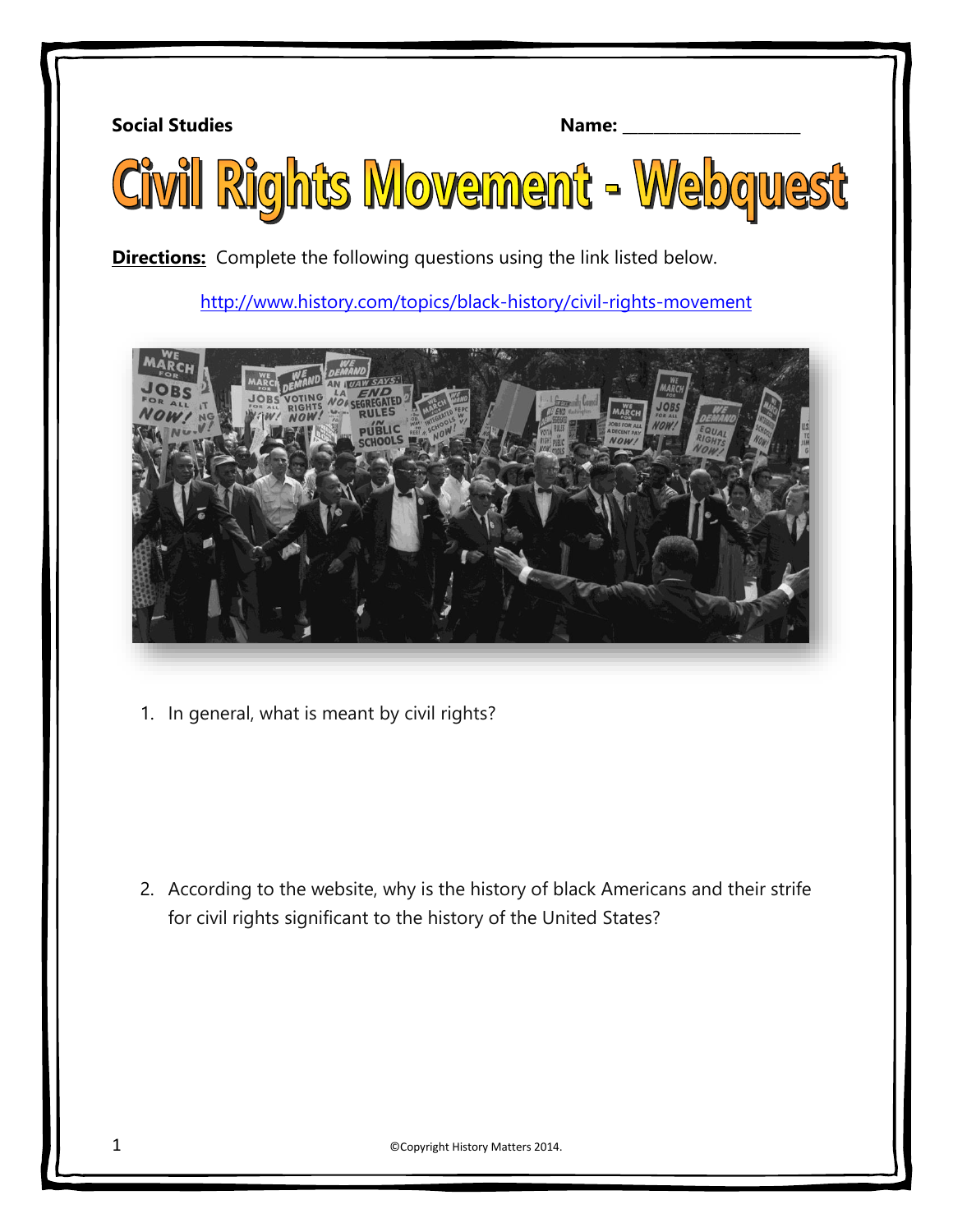3. Explain the significance of the Brown vs. Board of Education decision.

4. According to the website, even though the government had passes laws in favor of desegregation, why was "black activism" still necessary?

- 5. Who was Rosa Parks, and what did she do?
- 6. What occurred as a result of Rosa Parks being arrested?
- 7. How is the response of the community to the Rosa Parks incident a fight for civil rights?
- 8. According to the website, what/who inspired Martin Luther King Jr.?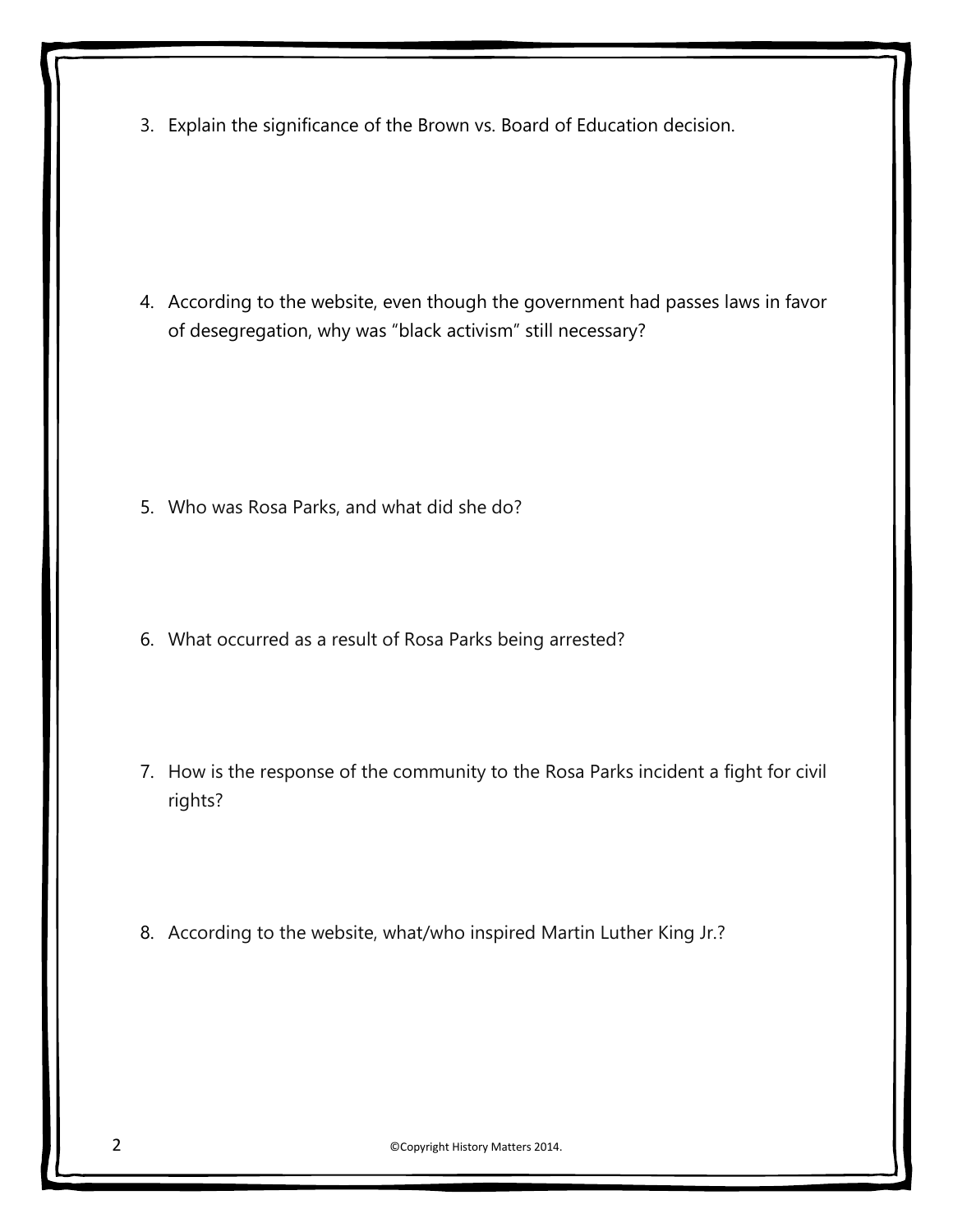9. What event, related to the Civil Rights Movement, occurred in February of 1960? Explain its significance.

10. Explain the significance of the Civil Rights Act of 1964.

- 11. What events brought about the creation of the Civil Rights Act of 1964?
- 12. Black residents in the Black Belt (Georgia, Alabama, and Mississippi), many of whom had been involved in civil rights efforts since the 1940s and 1950s, emphasized \_\_\_\_\_\_\_\_\_\_\_\_\_\_\_rather than \_\_\_\_\_\_\_\_\_\_\_\_\_\_\_\_\_\_ as a goal.
- 13. Why do you suppose the residents of these states pushed for voter registration as such as important issue?

14. What is "Bloody Sunday"? Explain its significance.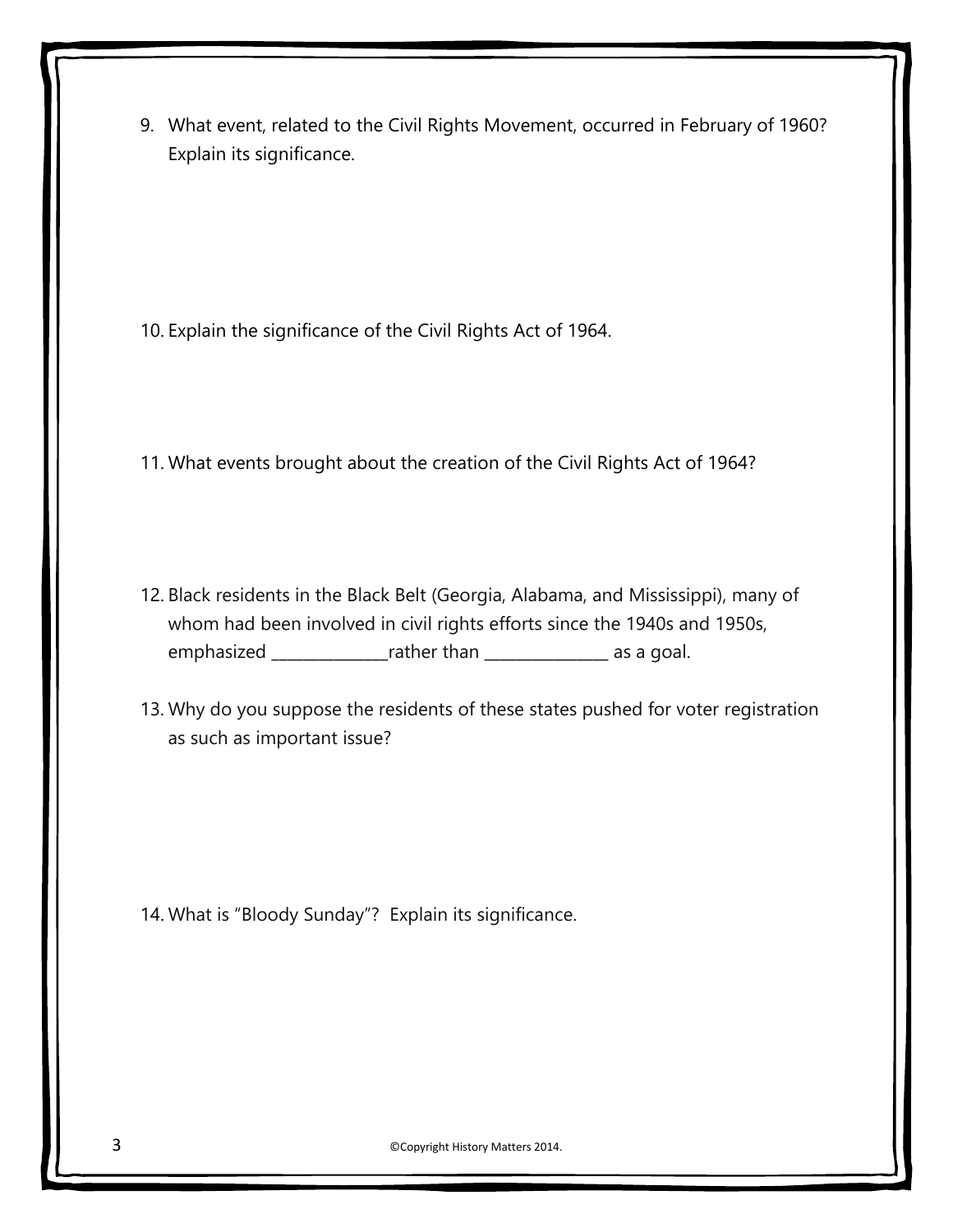- 15. What was the significance of the Voting Rights Act of 1965 in relation to the Civil Rights Movement?
- 16. Briefly explain the views of Malcolm X and how they differed from that of Martin Luther King Jr.

- 17. Explain the beliefs of the Black Panther Party in regards to the Civil Rights Movement.
- 18. According to the website, what led to a decline in protest activity after the 1960's?

19. What is the lasting legacy of the Civil Rights movement on America?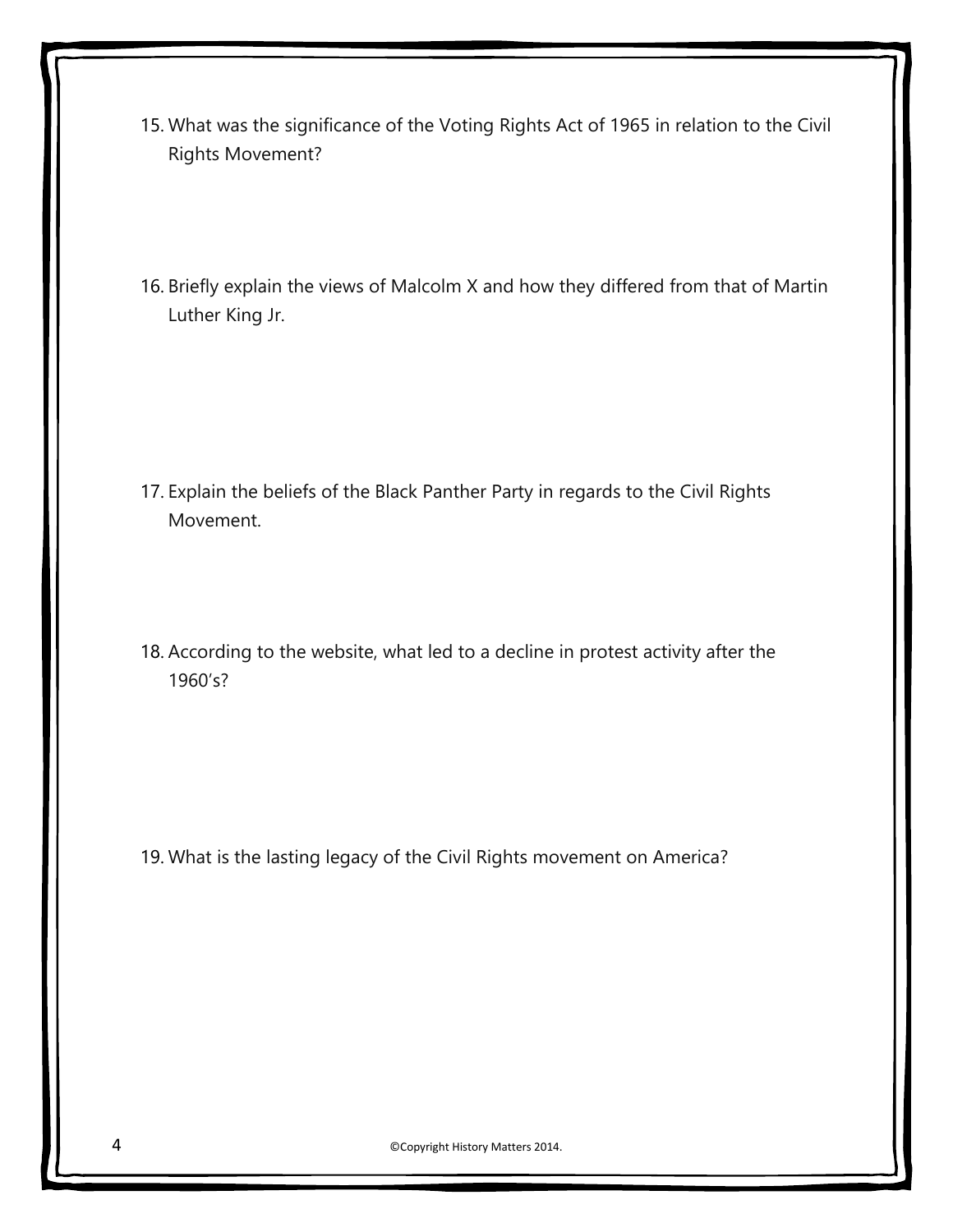20. In what ways did the Civil Rights movement not only advance the rights of African Americans but other minority groups as well?

21. To what extent is racial discrimination still an issue that faces the United States (and the world) to this day?

5 ©Copyright History Matters 2014.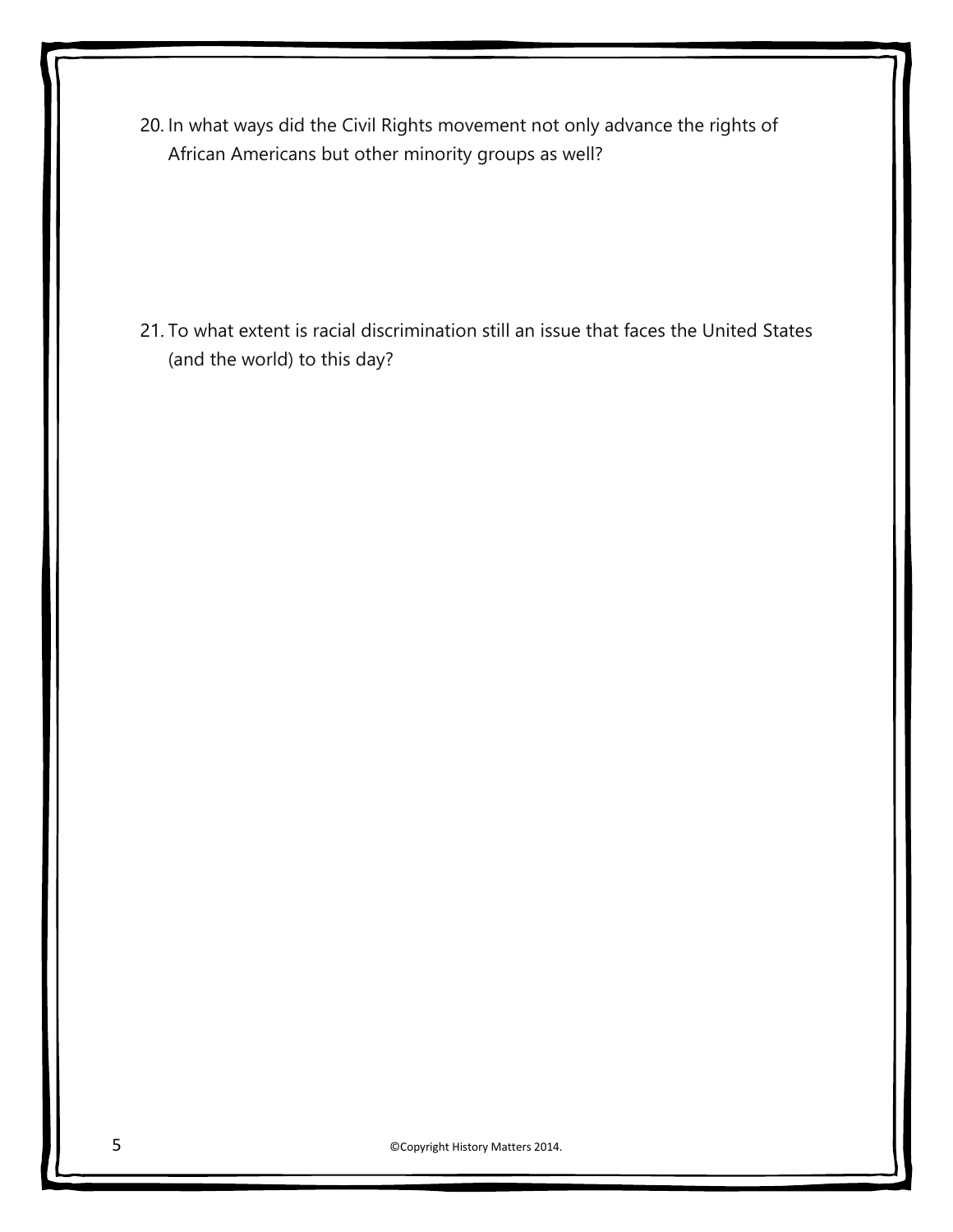**Social Studies Name:** 2008. **Name:** 2008. **Name:** 2008. **Name:** 2008. **Name:** 2008. **Name:** 2008. **Name:** 2008. **Name:** 2008. **Name:** 2008. **Name:** 2008. **Name:** 2008. **Name:** 2008. **Name:** 2008. **Name:** 2008. **Name:** 2



**Directions:** Complete the following questions using the link listed below.

<http://www.history.com/topics/black-history/civil-rights-movement>



1. In general, what is meant by civil rights?

Any rights related to equality or making society more equal, especially based on rights associated with minority groups that have been historically marginalized in society. For example, women or African Americans have had struggles associated with civil rights.

2. According to the website, why is the history of black Americans and their strife for civil rights significant to the history of the United States?

Because it was symbolic of the fight for rights for all people. As well, such movements have not only secured citizenship rights for blacks but have also redefined prevailing conceptions of the nature of civil rights and the role of government in protecting these rights.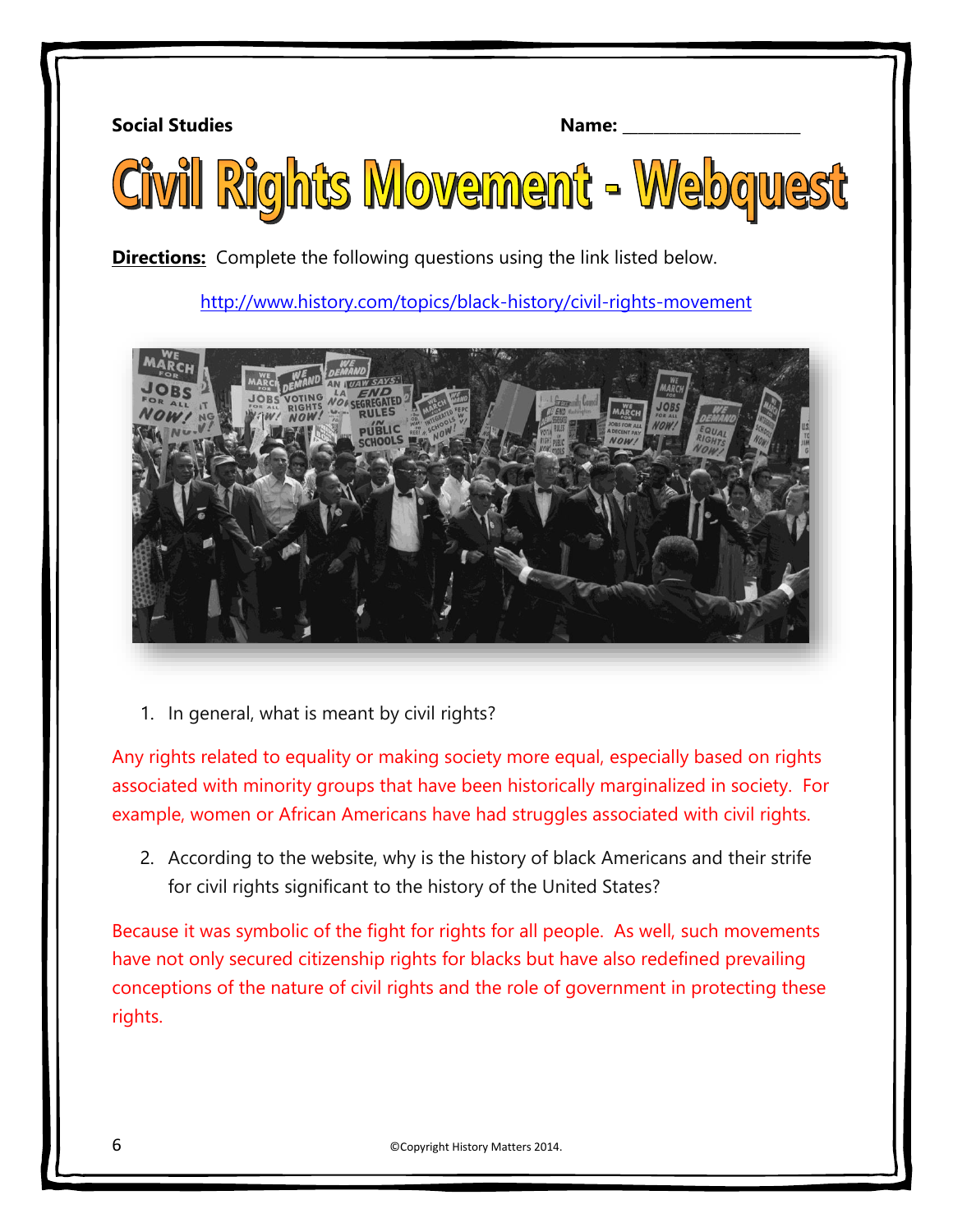3. Explain the significance of the Brown vs. Board of Education decision.

The *Brown* decision demonstrated that the litigation strategy of the National Association for the Advancement of Colored People (*NAACP*) could undermine the legal foundations of southern segregationist practices. It involved ending segregation in education.

4. According to the website, even though the government had passes laws in favor of desegregation, why was "black activism" still necessary?

Even after the Supreme Court declared that public school segregation was unconstitutional, black activism was necessary to compel the federal government to implement the decision and extend its principles to all areas of public life rather than simply in schools.

5. Who was Rosa Parks, and what did she do?

Rosa Parks of Montgomery, Alabama, refused to give up her seat to a white bus rider, thereby defying a southern custom that required blacks to give seats toward the front of buses to whites.

6. What occurred as a result of Rosa Parks being arrested?

When she was jailed, a black community boycott of the city's buses began. The boycott lasted more than a year, demonstrating the unity and determination of black residents and inspiring blacks elsewhere.

7. How is the response of the community to the Rosa Parks incident a fight for civil rights?

Rosa Parks' actions and the resulting the bus boycott was protesting the segregation in society and the lack of rights for African Americans in terms of treatment on public transportation such as buses.

8. According to the website, what/who inspired Martin Luther King Jr.?

He understood the larger significance of the boycott and quickly realized that the nonviolent tactics used by the Indian nationalist Mahatma Gandhi could be used by southern blacks. "I had come to see early that the Christian doctrine of love operating through the Gandhian method of nonviolence was one of the most potent weapons available to the Negro in his struggle for freedom," he explained.

7 ©Copyright History Matters 2014.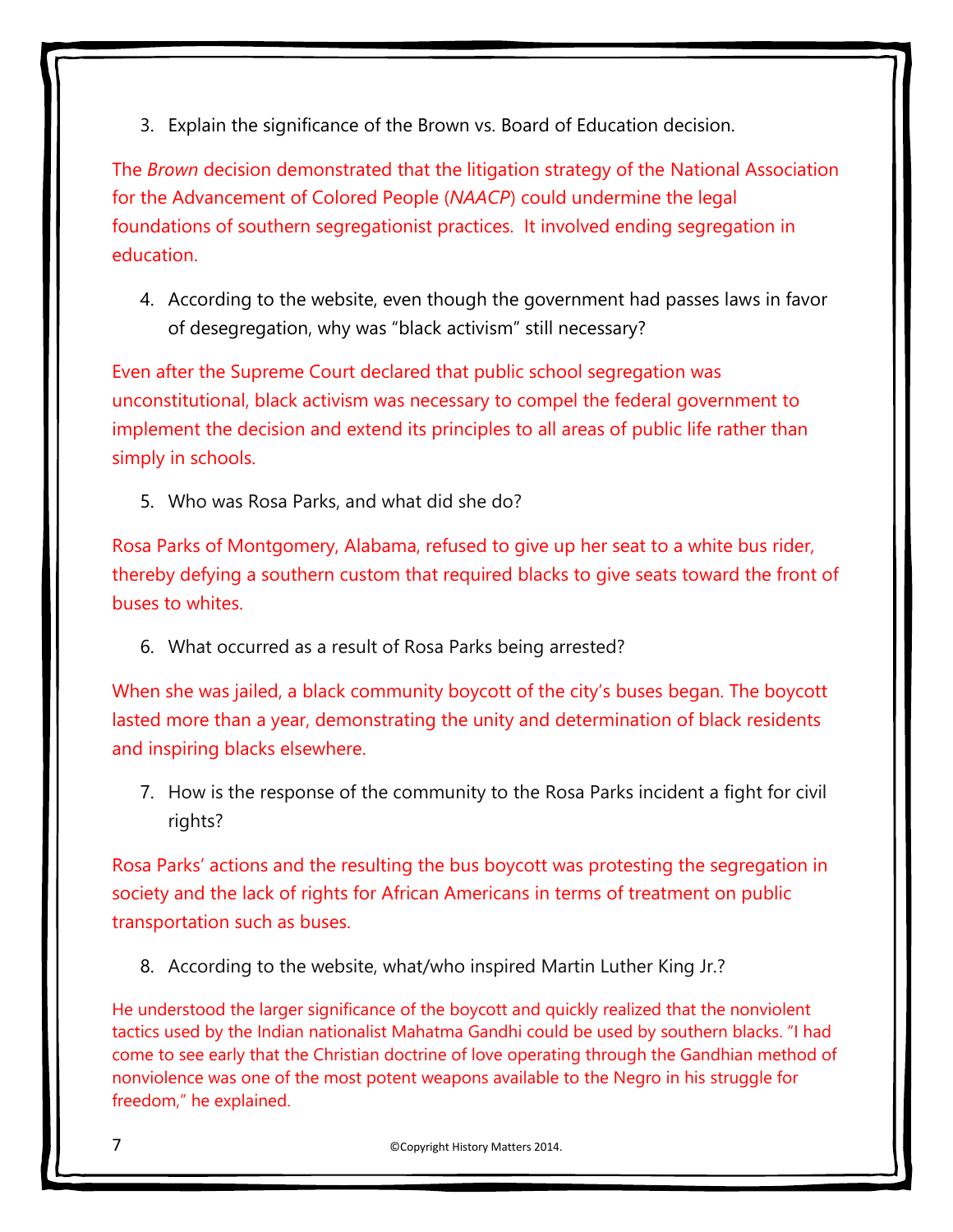9. What event, related to the Civil Rights Movement, occurred in February of 1960? Explain its significance.

The Greensboro Sit-in occurred. Four freshmen at North Carolina Agricultural and Technical College began a wave of student sit-ins designed to end segregation at southern lunch counters. These protests spread rapidly throughout the South.

10. Explain the significance of the Civil Rights Act of 1964.

This legislation outlawed segregation in public facilities and racial discrimination in employment and education. In addition to blacks, women and other victims of discrimination benefited from the act.

11. What events brought about the creation of the Civil Rights Act of 1964?

The Birmingham Campaign and the Match on Washington

- 12. Black residents in the Black Belt (Georgia, Alabama, and Mississippi), many of whom had been involved in civil rights efforts since the 1940s and 1950s, emphasized voter registration rather than desegregation as a goal.
- 13. Why do you suppose the residents of these states pushed for voter registration as such as important issue?

In order to gain rights and push desegregation many of the people began to realize that the power of the African American vote was necessary to bring about real change and that by promoting more voting rights the Civil Rights Movement would naturally progress.

14. What is "Bloody Sunday"? Explain its significance.

On March 7 a planned march from Selma to the state capitol in Montgomery ended almost before it began at Pettus Bridge on the outskirts of Selma, when mounted police using tear gas and wielding clubs attacked the protesters. News accounts of "Bloody Sunday" brought hundreds of civil rights sympathizers to Selma. Many demonstrators were determined to mobilize another march, and activists challenged King to defy a court order forbidding such marches. Dramatically increased the resolve of the Civil Rights Activists.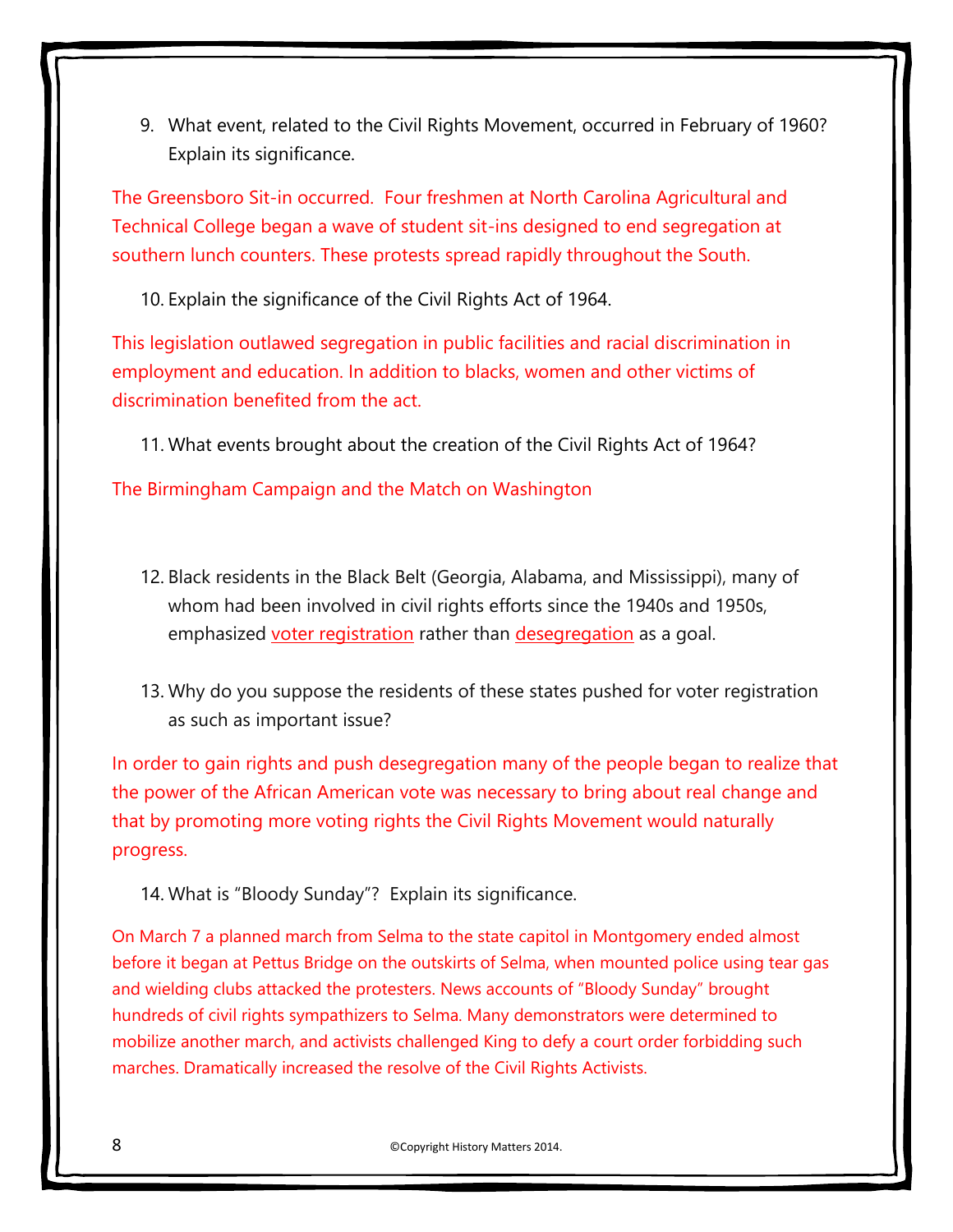15. What was the significance of the Voting Rights Act of 1965 in relation to the Civil Rights Movement?

It greatly increased the number of southern blacks able to register to vote. But it was also the last major racial protest of the 1960s to receive substantial white support.

16. Briefly explain the views of Malcolm X and how they differed from that of Martin Luther King Jr.

Malcolm X, the activist and outspoken public voice of the Black Muslim faith, challenged the mainstream civil rights movement and the nonviolent pursuit of integration championed by Martin Luther King Jr. He urged followers to defend themselves against white aggression "by any means necessary."

17. Explain the beliefs of the Black Panther Party in regards to the Civil Rights Movement.

Militant organizations, such as the Black Panther party supported a strategy of "picking up the gun" which reflected the sentiments of many inner-city blacks. They proposed a much more violent and aggressive form of protest.

18. According to the website, what led to a decline in protest activity after the 1960's?

Severe government repression, the assassinations of Malcolm X and Martin Luther King, and the intense infighting within the black militant community caused a decline in protest activity after the 1960s.

19. What is the lasting legacy of the Civil Rights movement on America?

Overt forms of racial discrimination and government-supported segregation of public facilities came to an end, although de facto, as opposed to de jure, segregation persisted in northern as well as southern public school systems and in other areas of American society. In the South, anti-black violence declined. Black candidates were elected to political offices in communities where blacks had once been barred from voting, and many of the leaders or organizations that came into existence during the 1950s and 1960s remained active in southern politics. Southern colleges and universities that once excluded blacks began to recruit them.